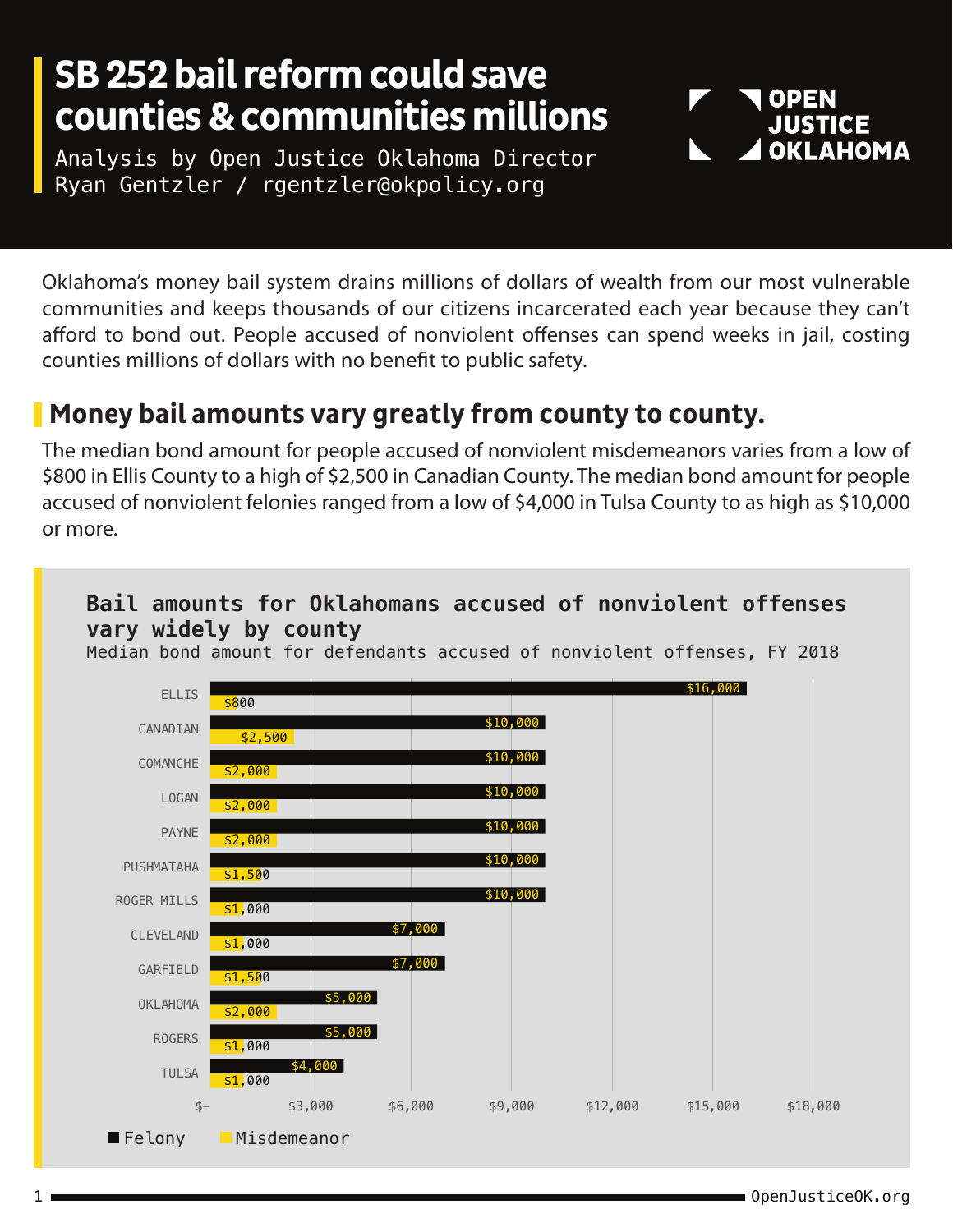### **Defendants who cannot post bond spend weeks or months in jail even though they haven't been convicted of a crime.**

People accused of nonviolent misdemeanor offenses spend 2 to 6 weeks in jail before their case is resolved if they cannot afford their bond. In some counties, the average person accused of a nonviolent felony spends nearly six months in jail.



#### Felony Misdemeanor

Note: Roger Mills County is excluded due to small sample size.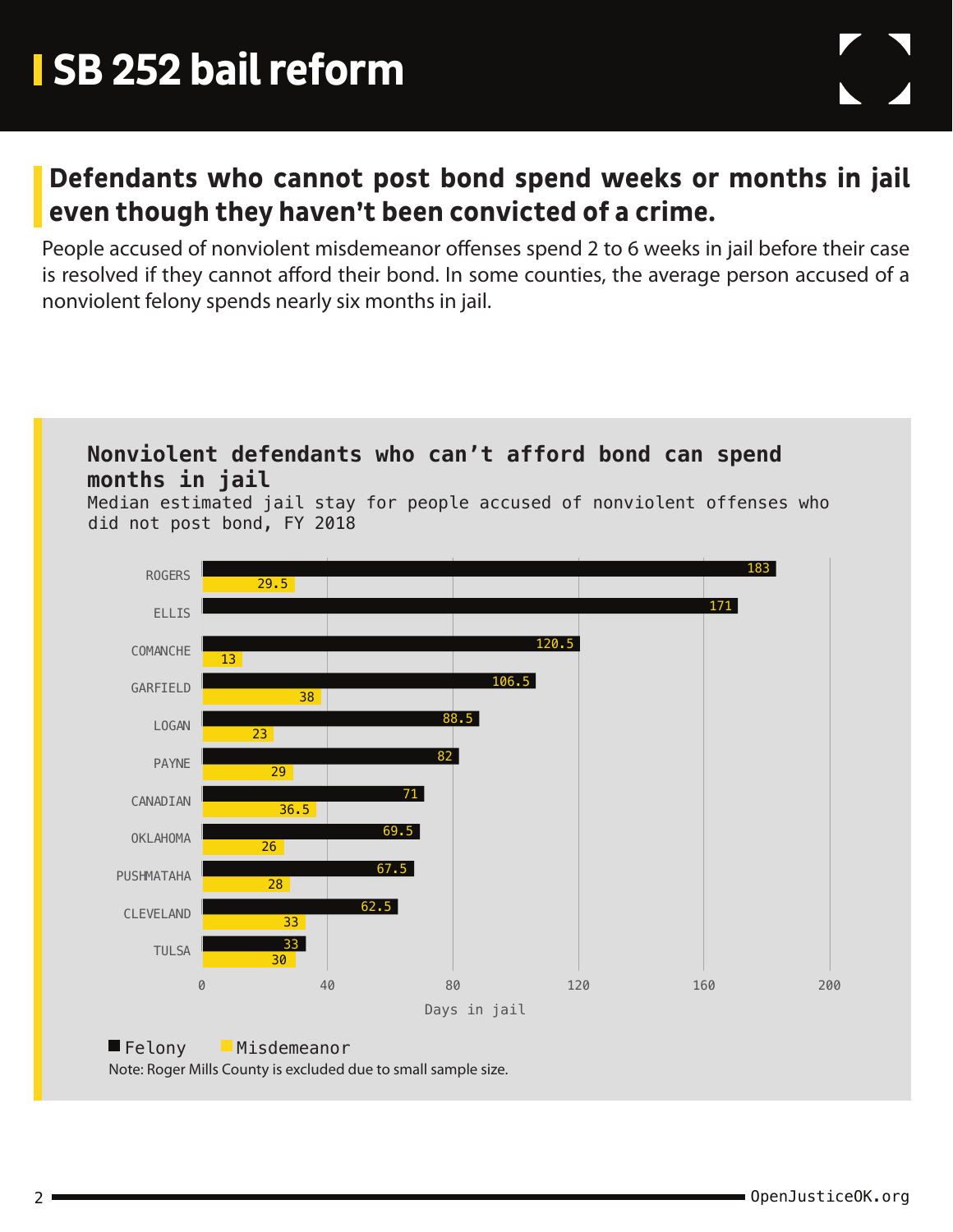## **Money bail drains wealth from our most vulnerable communities.**

Bail bond agents typically charge a nonrefundable fee of 10 percent to secure a person's bond. These fees take millions of dollars from Oklahomans accused of crimes each year, even if their charges are dismissed or they are found not guilty.

Estimated fees paid to bail bond agents for initial pretrial bonds for all offenses charged in District Courts in FY 2018

|                    | Misdemeanor |                | Felony   |                |                |
|--------------------|-------------|----------------|----------|----------------|----------------|
|                    | Number      |                | Number   |                |                |
| County             | of Cases    | Estimated Fees | of Cases | Estimated Fees | Total Fees     |
| CANADIAN           | 707         | \$246,247.50   | 533      | \$1,300,958.40 | \$1,547,205.90 |
| <b>CLEVELAND</b>   | 889         | \$283,276.50   | 649      | \$1,002,595.30 | \$1,285,871.80 |
| COMANCHE           | 481         | \$713,000.00   | 370      | \$1,010,150.00 | \$1,723,150.00 |
| <b>ELLIS</b>       | 27          | \$6,703.34     | 10       | \$71,150.00    | \$77,853.34    |
| GARFIELD           | 657         | \$255,046.85   | 277      | \$380,187.00   | \$635,233.85   |
| <b>LOGAN</b>       | 365         | \$120,539.00   | 152      | \$327,992.00   | \$448,531.00   |
| <b>OKLAHOMA</b>    | 3,005       | \$1,096,521.56 | 3,569    | \$4,653,364.20 | \$5,749,885.76 |
| <b>PAYNE</b>       | 524         | \$182,994.61   | 228      | \$297,450.00   | \$480,444.61   |
| <b>PUSHMATAHA</b>  | 63          | \$35,569.38    | 49       | \$134,465.00   | \$170,034.38   |
| <b>ROGER MILLS</b> | 27          | \$8,871.95     | 6        | \$30,050.00    | \$38,921.95    |
| <b>ROGERS</b>      | 451         | \$156,703.85   | 445      | \$986,151.60   | \$1,142,855.45 |
| <b>TULSA</b>       | 3,286       | \$868,820.10   | 2,679    | \$3,655,950.00 | \$4,524,770.10 |

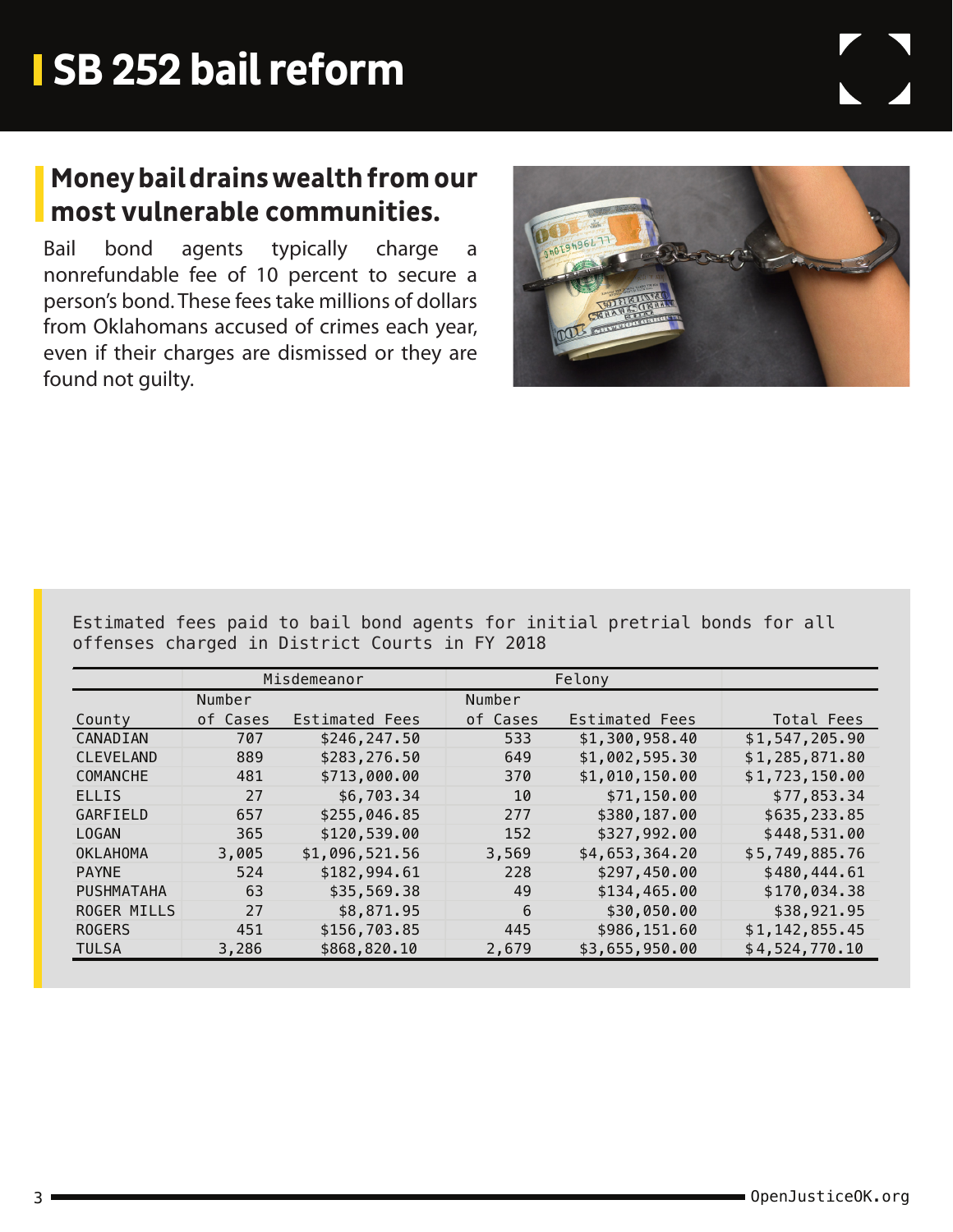### **Many defendants can't afford to bond out.**

One in four nonviolent misdemeanor defendants in Pushmataha and Logan Counties remains in jail until their case is disposed. One in three people accused of nonviolent felonies in Canadian and Payne counties, and two in five defendants in Tulsa County, remain in jail until the disposition of their cases.



**accused of nonviolent offenses fail to post bond**

**In nearly all counties, a significant portion of people** 

Percent of defendants who did not post bond before case resolution, FY 2018